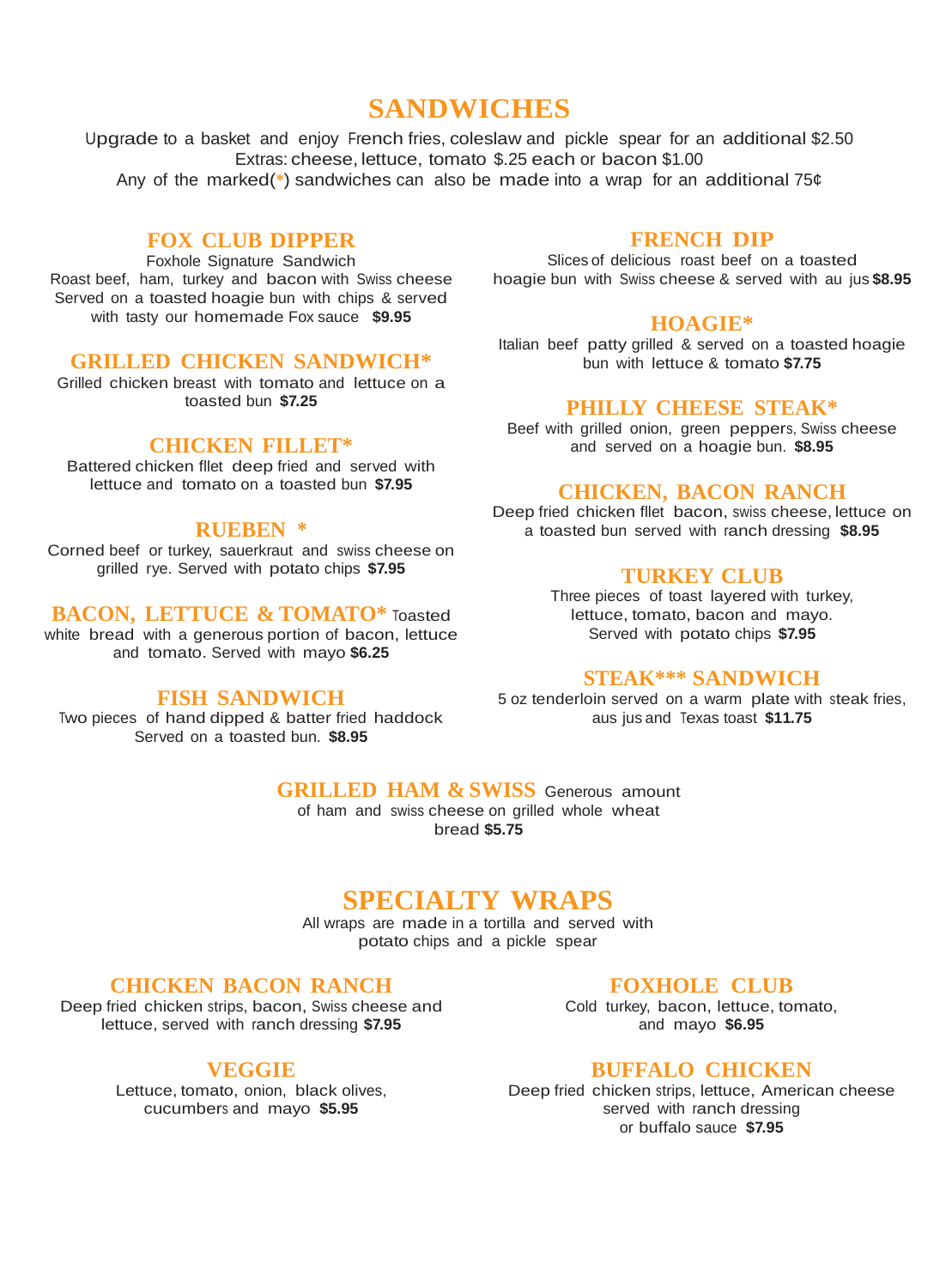# **DINNERS**

All dinners include salad bar and choice of potato: Baked potato, French fries, Brew City fries, curly fries, American fries, steak fries, hash browns, garlic mashed potatoes or California blend vegetables

# **WALLEYE**

Two mouth watering fllets, pan fried to perfection **\$17.95**

## **CHICKEN DINNER**

½ chicken battered fried to a golden brown **\$12.95**

#### **HAM STEAK**

8 oz delicately fame-grilled center cut ham steak **\$11.95**

# **FISH DINNER**

Crispy on the outside, tender and delicious on the inside. Fish fllets hand dipped in a light beer batter & fried light and golden (2 pc) **\$11.95** (3 pc) **\$12.95**

#### **SMELT**

8 oz lightly battered smelt fried to a golden brown **\$11.95**

## **PORK CHOPS**

Two thick & juicy centercut boneless chops chargrilled to perfection **\$13.95**

#### **JUMBO SHRIMP**

6 jumbo shrimp butterfied, lightly battered and fried to a golden brown **\$17.95**

#### **POORMAN'S LOBSTER**

#### **OR PAN FRIED FISH**

Tasty haddock fllets boiled to perfection, served with hot drawn butter and sprinkled with paprika OR delicious haddock fllets rolled in seasoned four and pan fried (Cajun seasoning also available) (2 pc) **\$11.95** & (3 pc)**\$ 12.95**

#### **LIVER & ONION**

10 oz liver cooked to perfection with bacon and fried onions **\$12.95** 5 oz liver cooked to perfection with bacon and fried onions **\$9.50**

# **STEAKS**

All steaks are locally cut and include salad bar and choice of potato and Texas toast: Potato choices: Baked potato, French fries, Brew city fries, curly fries, American fries, steak fries, hash browns, garlic mashed potatoes or California blend vegetables

#### **7 OZ SIRLOIN\*\*\***

Tender 7 oz sirloin locally cut and char-grilled to your specifcations **\$14.95**

#### **PETITE SIZZLER\*\*\***

Our savory 5 oz tenderloin char-grilled to perfection **\$16.50**

**TENDERLOIN TIPS\*\*\*** Saute'ed and smothered with fried onions and mushrooms

**\$17.95**

#### **RIBEYES\*\*\***

Fresh cut ribeye char-grilled to perfection as to your specifcation (10 oz) **\$19.95** (16 oz) **\$21.95**

#### **GROUND SIRLOIN STEAK\*\*\***

Flavorful ½ lb selection smothered with grilled mushrooms **\$12.95**

#### **STEAK\*\*\*& SHRIMP**

5 oz tenderloin char-grilled steak and 3 jumbo butterfied and batterfried shrimp **\$21.95**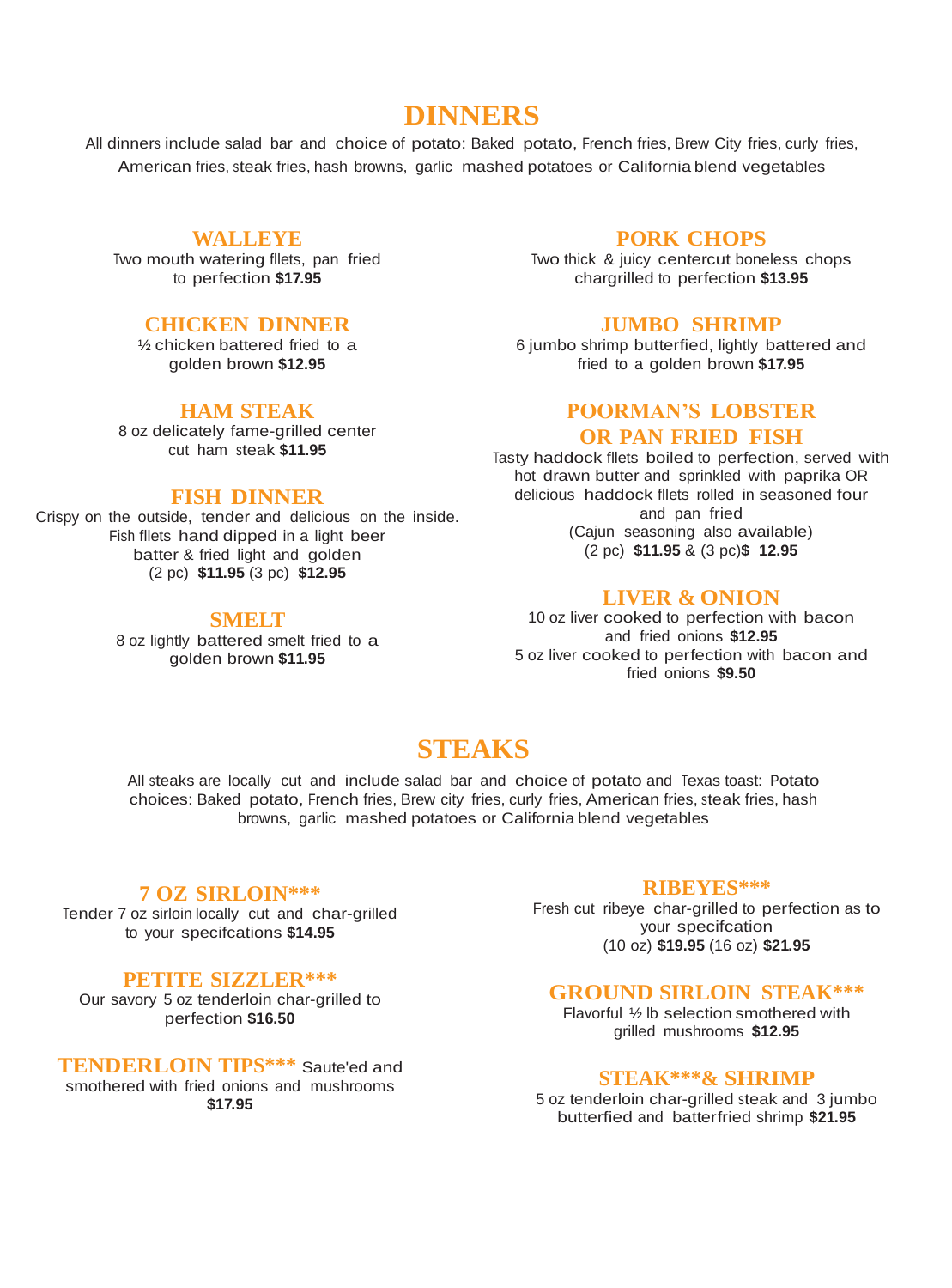# **BURGERS**

Upgrade to a basket and enjoy french fries, coleslaw & pickle spear for an additional \$2.50 Extras: cheese, lettuce, tomato \$.25 each. Add bacon for \$1.00 ALL BURGERS ARE MADE WITH BLACK ANGUS BEEF

#### **PATTY MELT**

Angus beef patty with a slice of American cheese, slice of swiss cheese and fried onions on grilled wheat bread (1/4 lb) **\$8.25**

#### **HAMBURGER\*\*\***

Angus burger topped with onion and pickle on toasted bun (1/4 lb) **\$6.75**

#### **MUSHROOM SWISS BURGER\*\*\***

Angus burger topped with Swiss cheese and generous serving of grilled mushrooms on a toasted bun (1/4 lb) **\$8.25**

#### **SUPER ANGUS BURGER\*\*\***

½ lb angus beef patty topped with lettuce, tomato, onion And pickle on a toasted bun **\$9.25**

## **VEGGIE BURGER**

Vegetarian burger served with lettuce, tomato and mayo on a toasted bun **\$7.25**

# **BASKETS**

Baskets include french fries, homemade coleslaw and pickle spear. Add bacon for **\$1.00**

## **SHRIMP BASKET**

Small popcorn shrimp breaded and batterfried. Served with a dinner roll **\$9.50**

#### **CHICKEN STRIP BASKET**

7 oz of delicious chicken strips and Served with a dinner roll **\$9.50**

### **FISH BASKET**

2 piece batter fried fsh and a dinner roll **\$9.50**

#### **BUFFALO CHICKEN BITES BASKET**

Chicken strip bites tossed in buffalo sauce and served with celery sticks and dinner roll **\$9.50**

# **SALADS**

### **CHEF SALAD**

Lettuce, rolled ham & turkey, black olives, sliced eggs, chopped tomatoes and onions and sprinkled with cheese and served with your choice of dressing. Bacon bits and croutons available upon request. **\$9.95**

#### **TACO SALAD**

An authentic Mexican taco salad made with shredded lettuce, Mexican beef, OR seasoned chicken and shredded cheese, tomatoes & tortilla chips in a delicately fried four tortilla Served with salsa & sour cream **\$9.25**

#### **SALAD BAR ONLY \$7.95 & SALAD BAR W/ SANDWICH \$3.75**

# **SOUPS**

Homemade Soup: Cup **\$3.75** Bowl **\$4.25** Chili: October - April Cup **\$4.00** Bowl **\$4.50**

# **A LA CARTE**

American Fries\* Curly Fries\* French Fries\* Brew City Fries\* Garlic Mashed Potatoes\* Hash Browns\* Baked Potato\* Steak Fries Caulifower-Broccoli-Carrot Vegetable Mix **\$2.50** each